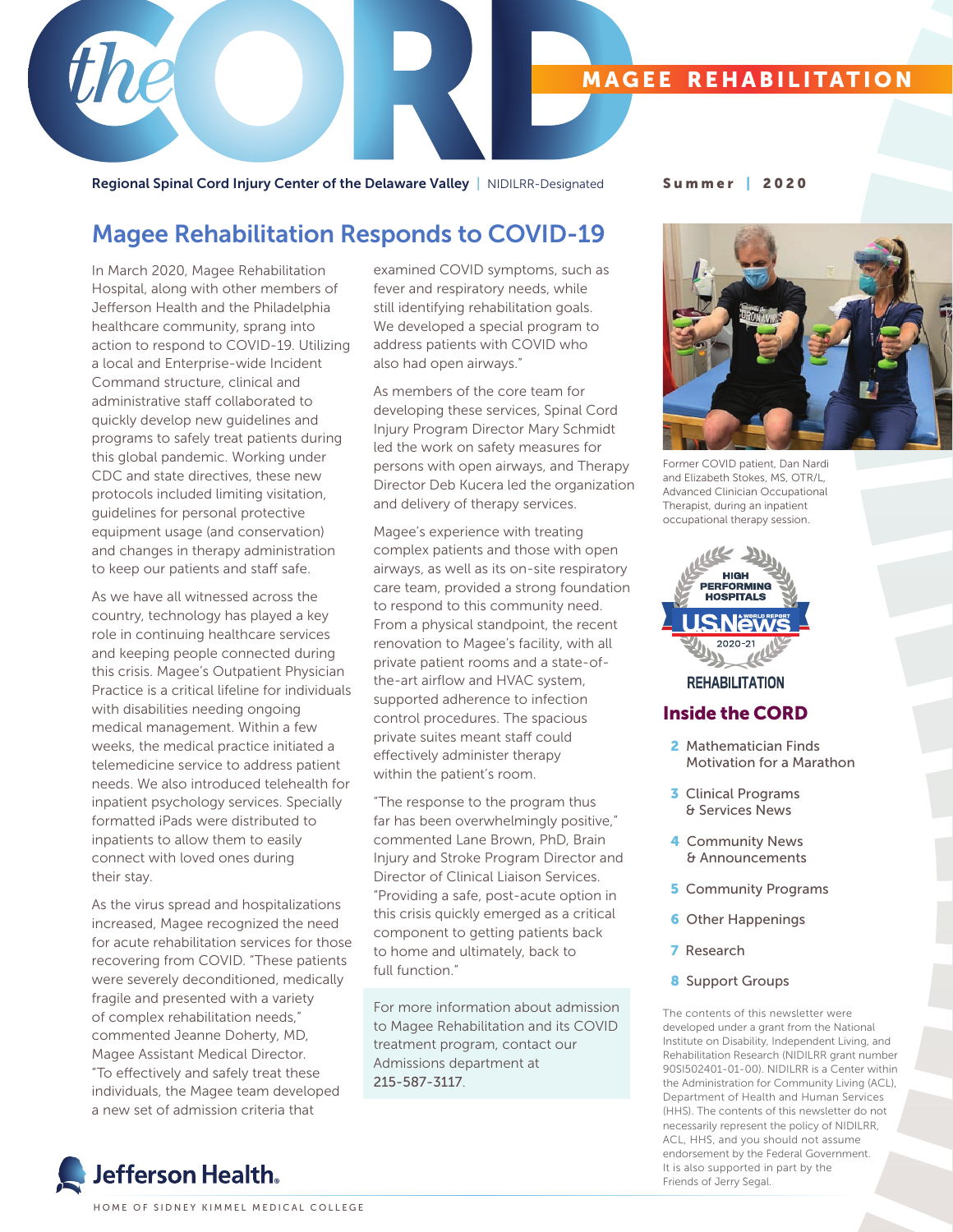### MEET JIM ISENBERG

# Mathematician Finds Motivation for a Marathon

On a business trip to Australia in December 2017, Professor James Isenberg suffered a C3 spinal cord injury (SCI). A wave knocked him over and pushed his head into a sand bank, leaving him paralyzed from the neck down. He needed a ventilator to breath, a tube to eat and could only mouth words.

Today Jim is actively engaged in the Magee community and the world at large, thanks to a "can-do" attitude—his own and the Magee team's.

### Jim's Recovery Process

After researching rehabilitation options, Jim and his wife, Pauline, chose Magee Rehabilitation Hospital for its specialization in working with people who are spinal cord injured and dependent upon a ventilator, their connection with the Christopher and Dana Reeve Neurorecovery Network and active rehabilitation programs for patients like Jim.

Jim flew from Australia to Thomas Jefferson University Hospital, then came to Magee, where he was pleased when speech-language pathologist Deb Diraddo helped him learn to speak and to swallow real food. He also worked with the multidisciplinary team of nurses, physicians of multiple specialties, respiratory therapy, therapeutic recreation, clinical nutrition, as well as occupational and physical therapists. Using electrical stimulation, a tilt table, a supported treadmill and other therapeutic tools, neuro-certified specialist Rachael Houtman, PT, DPT, NCS, helped Jim regain muscle tone to increase his stamina for sitting upright and increase his voice volume and endurance. In partnership with Thomas Jefferson University Hospital, Magee is a federally designated Model Center for SCI with a variety of resources, so Jim was able to try a variety of power wheelchairs, eventually selecting a chin-operated model that allows him to propel himself independently indoors and outdoors, as well as to shift his weight to prevent pressure injuries.

Jim's team kept reminding him that recovery is a marathon, not a sprint.

"I've completed 143 marathons, including 30 Boston Marathons," said Jim. "So I could relate."

### Back to Work—and Life

By summer 2018 Jim was transferred to Magee's Day Rehabilitation Program for intensive outpatient services five days a week. His goal was to increase his independence and get back to his research on general relativity.

"I had received a number of National Science Foundation grants to do my own research as well as to collaborate with others. The long road of rehab put all of this on hold. But now, I was anxious to get back to work," Jim said.

With help from assistive technology, including voice activated software and specialized glasses that enable him to operate a computer mouse, Jim created a PowerPoint presentation. He has since lectured at the University of Miami, University of Pennsylvania and the Institute of Advanced Studies at Princeton. But it's not all work and no play. Working with recreation therapist Colleen McAllilster, Jim and Pauline have learned to navigate the city in a wheelchair, visiting restaurants, museums and even Citizens Bank Park.

"If this happened to me 20 years ago, I may not be alive. If it happened in the future, I might have been cured, who knows? At this point, I'm grateful; thankful for Pauline, my therapy team and everything that I am still able to enjoy," said Jim.



Mathematician, marathoner and Magee family member Jim Isenberg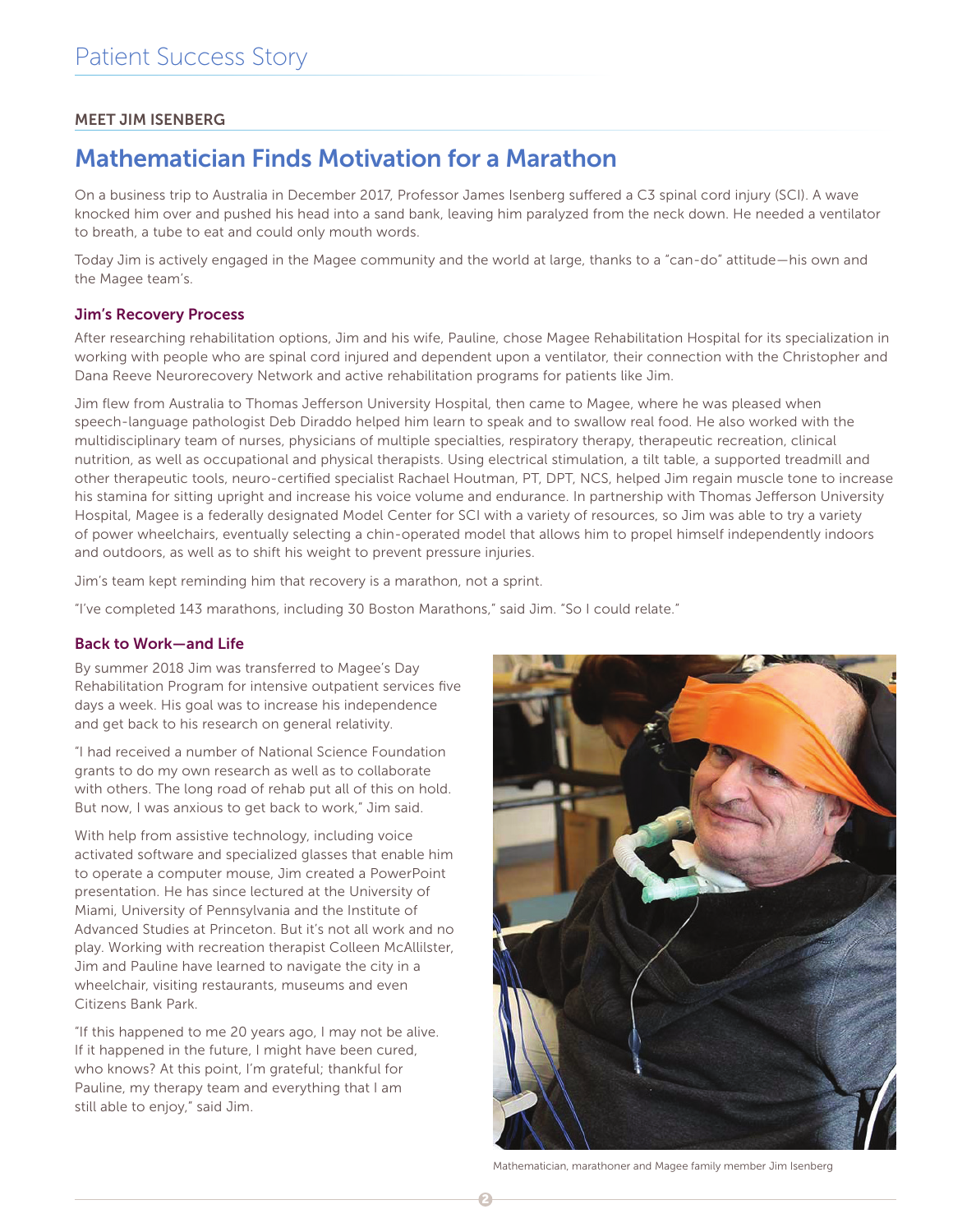### GAINING GROUND

# Specialized "Boot Camp" Improves Function

The Gaining Ground program at Magee Rehabilitation goes beyond traditional physical and cognitive therapy, emphasizing exercise and wellness.

"I love how it pushed me out of my comfort zone," said Nicole, a personal trainer who injured her thoracic spine at T2 in an August 2018 car accident, leaving her with sensation but loss of motor function. She also suffered broken ribs and a collapsed lung. After undergoing two spinal surgeries and intense respiratory therapy, she came to Gaining Ground about seven months after her injury.

"Recovery following a neurological injury is a long slow process and does not follow a set time frame. Recovery is about more than just walking; it is about regaining function and improving overall quality of life," Elizabeth Watson, PT, DPT, NCS, clinical supervisor of Magee's Locomotor Training Clinic, writes in an article in the March 2020 issue of *Rehab Management* magazine.

### About the Program

Gaining Ground helps clients achieve their goals through an intensive, individualized exercise program that is tailored to their abilities. The "boot camp" approach includes four hours of exercise, three days a week for four to six weeks.

Benefits Include:

- Increased central nervous system activity, muscle mass, bowel and bladder sensation, and function below level of injury
- Improved posture, trunk control, health, and well-being
- Decreased pain and medication use
- Emotional and social connections with peers in a supportive group environment

The program involves both one-on-one work and group sessions. It also incorporates sophisticated therapeutic technologies. For example, Nicole used an exoskeleton and a task-specific functional electrical stimulation (FES) system to work on posture and standing during therapy. She also used robotic body-weight support on a treadmill three times a week. Working with an activity-based therapy specialist, Nicole learned what she could do independently to continue to challenge herself after the program.

### For More Information

Gaining Ground sessions are held throughout the year. For rates and other information, email Elizabeth.Watson3@jefferson.edu or call 215-218-3913.



 $\epsilon$ 

Liz Watson and Magee outpatient, Nicole, using the exoskeleton during a Gaining Ground session.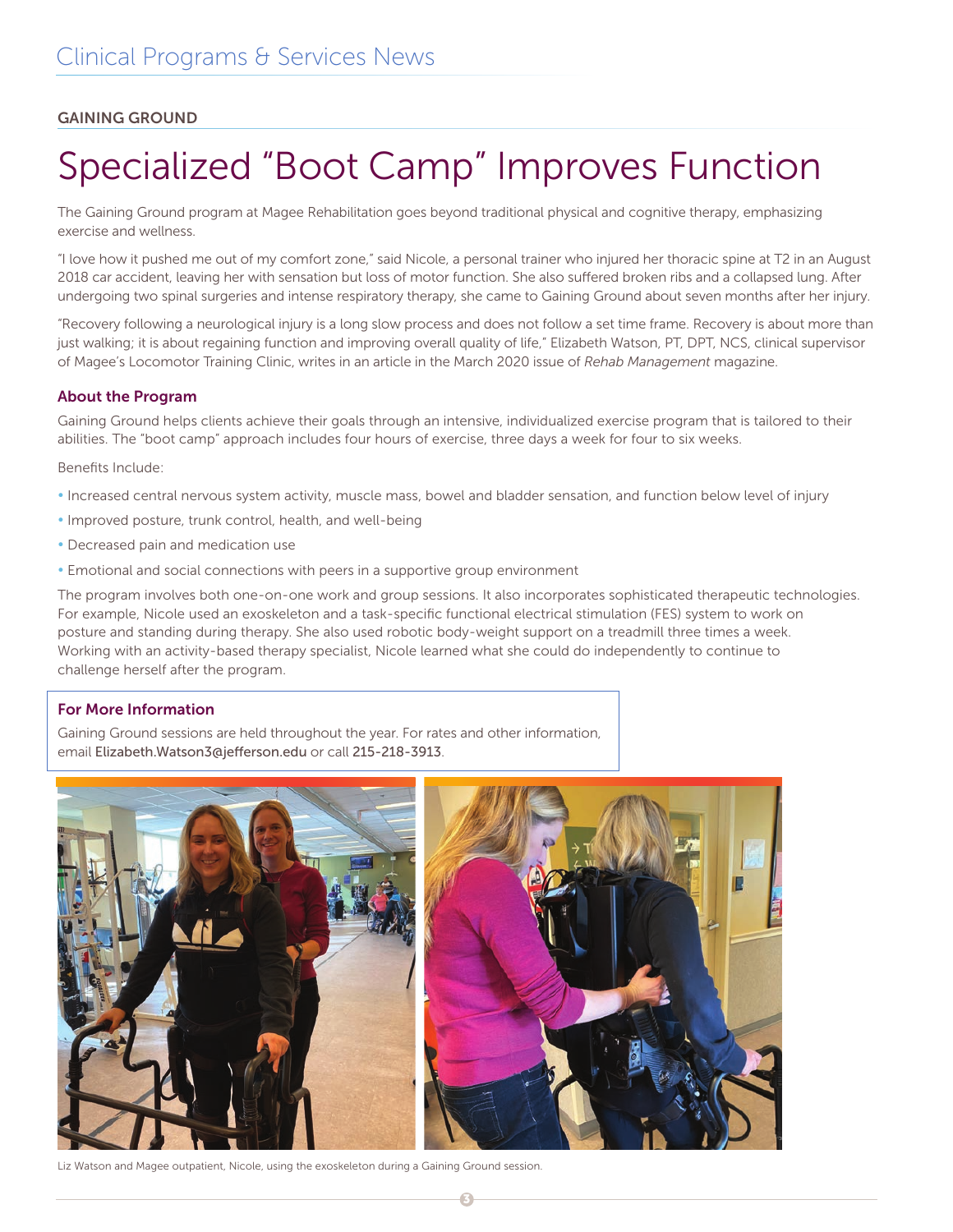# New Support Group Builds Connections

Brain injury disrupts lives and can leave survivors with special challenges, including sensitivity to light and sound. They can tire more easily and be quicker to feel intense emotions. Magee Rehabilitation is organizing a new social group to help those with this "invisible" disability to feel more connected. In February, some participants in the new group enjoyed a day at Windham Mountain Resort in the Catskills.

"A lot of times after injury, people become more isolated and have some social challenges. We want to make socializing easier for the people we serve," said Keith Newerla, CARSS, Magee Rehab's community programs coordinator, who accompanied participants along with two drivers from the Magee Concierge Department.

Each of the participants received a one-on-one ski lesson from a volunteer instructor from the Adaptive Sports Foundation. Magee Rehabilitation Hospital Foundation funded the trip, which included a hotel stay and a day of skiing for each participant and a buddy.

The ski trip was the first outing for the group, which plans to organize other activities and social outings, including miniature golf, movie nights, music events, bus tours and more. The goal is to offer different activities a couple times a year and build the program based on feedback.



Left: Abigail Bruley at Ski Windham with two volunteer instructors from the Adaptive Sports Foundation. Center: Ian McGibbon with his mom, Liz, at the Ski Windham lodge, as he is getting ready for a snowboard lesson. Right: Tala Ayyad shares a smile with an instructor from the Adaptive Sports Foundation at Ski Windham.

# Magee Expands Outpatient Rehabilitation Services at Jefferson – Cherry Hill Hospital

Magee Rehabilitation, a member of Jefferson Health, is now providing outpatient physical, occupational and speech therapies at Jefferson – Cherry Hill Hospital.

The Magee team partnered with Jefferson Health in New Jersey to meet an increased need for complex neurological-based care for patients in South Jersey. Comprehensive treatment aims to restore and maximize independence and maintain health in a supportive, caring environment. A skilled team of therapists work closely with patients and their referring physicians to develop individualized treatment plans with specific goals. The expanded rehabilitation services utilize physical, occupational and speech therapies with several specialized programs. Conditions treated include:

- Spinal Cord Injury
- Brain Injury
- Stroke
	-
- Multiple Sclerosis
- Guillain-Barré Syndrome • Back and neck pain
	- Sprains and strains
	-
- Vestibular Dysfunction
- Amputation
- Lymphedema

• Parkinson's Disease

• Orthopedic/Musculoskeletal • Deconditioning and injuries

- balance
	-

Samantha Adams, PT, DPT, NCS, who manages Magee Rehabilitation – Cherry Hill, works in tandem with the Jefferson New Jersey staff to bring patients an array of rehabilitative care.

"This is Magee's first facility in New Jersey and we're thrilled to work hand-in-hand with our Jefferson Health partners, providing rehabilitation services for patients in the Cherry Hill area," Adams said. "Our goal is to help each person return to their best possible way of life."

To make an appointment at Magee – Cherry Hill, please call 856-922-5090 or visit JeffersonHealth.org/Magee.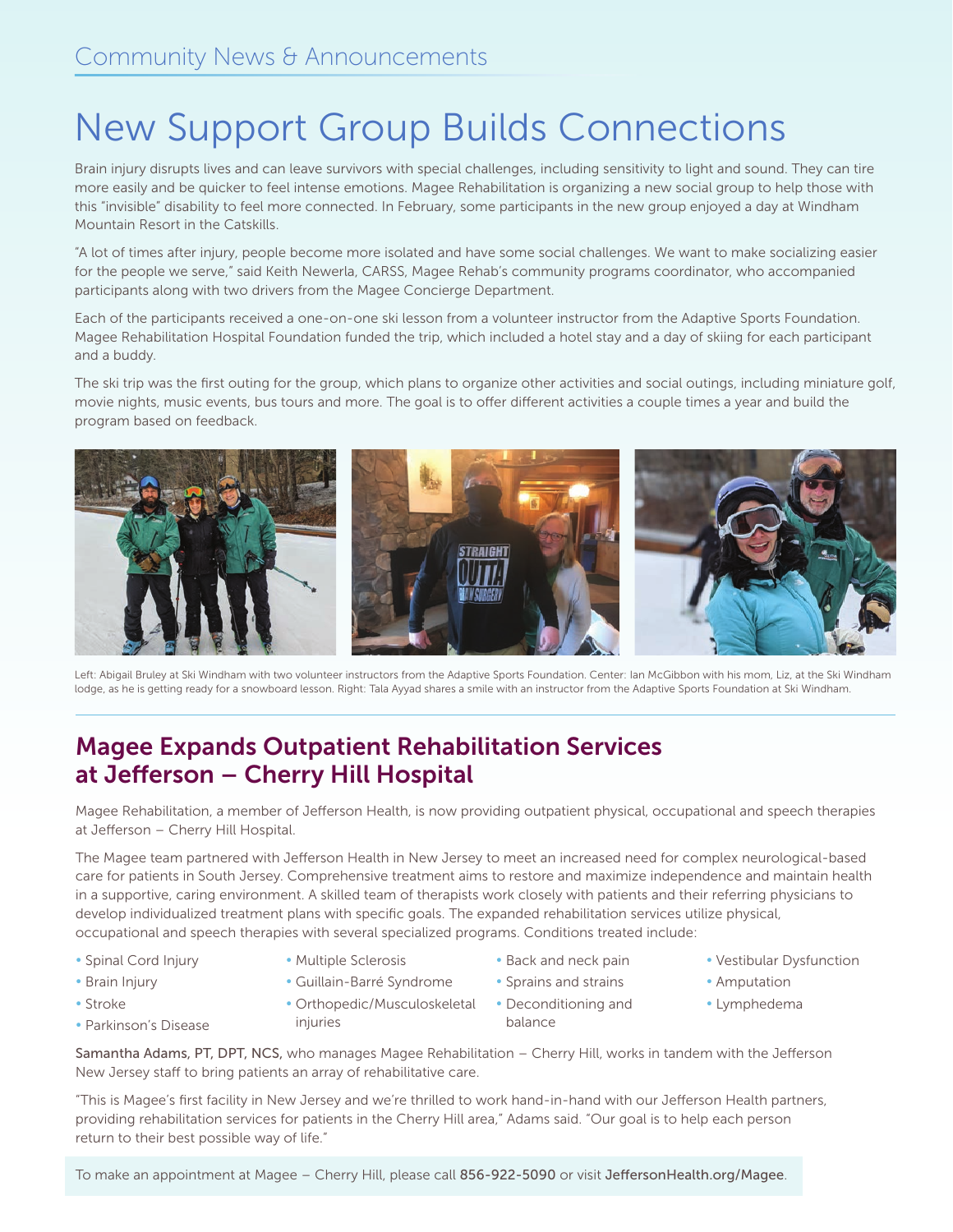### Magee Sixers Teams Make it to Division Playoffs

Two Magee Sixers teams played in this year's National Wheelchair Basketball Association (NWBA) tournament in Wichita, Kansas, in March. They were among 96 teams representing several divisions. Magee Rehabilitation Hospital has a Division 2 team and a Division 3 (intro/novice) team.

"Sixteen teams from each division qualify. Since I've been at Magee in the last eight years, this is the first time we've had both teams qualify for their division at the same time," said Keith Newerla, CARSS, Magee's community programs coordinator.

Each Magee team had two wins and one loss in the tournament, which ended early due to precautions taken to slow the spread of the novel coronavirus.

### Breaking Down Barriers

Magee began its wheelchair basketball program decades ago. The athletes play in custom-fitted, sport-specific wheelchairs designed for performance on the court. With a wide wheelbase, they allow greater speed, faster turns and better balance. The chairs can cost upward of \$6,000 each, which is funded through the Magee Rehabilitation Hospital Foundation.

"As one of our athletes says, you have the VW Bug type of wheelchair and then you have the Ferrari wheelchair," Newerla said. "We're fortunate to be able to take out most of the associated expenses, so they aren't a barrier to participation."

### Maintaining an Active Schedule

The Magee Sixers practice weekly from September through May at Carousel House, a Philadelphia Department of Recreation facility in Fairmount Park. They also travel to weekend tournaments several times a year. In December, Magee hosts its own—the Dan Sullivan Classic—at the Riverwinds Community Center in West Deptford, New Jersey. The program is co-ed and open to all community members with a qualifying lower limb disability who want to get exercise, have fun and be challenged.

### Other Announcements

## Comprehensive Spasticity Clinic Can Help Improve Quality of Life

Spasticity—a movement disorder marked by muscle stiffness, spasms and jerking—affects approximately two million Americans. Individuals who suffer from spasticity due to central nervous system damage can get help through Jefferson Health's Comprehensive Spasticity Clinic at Magee Rehabilitation Hospital and Jefferson Health – Navy Yard.

The program includes an evaluation, including functional assessment, by rehabilitation specialists in spasticity management.

The treatment plan might include physical therapy, stretching and/or splinting, as well as oral or injectable medications, including spinal injections and pumps. If appropriate, the patient may be referred for surgery.

Participants may experience many benefits, such as less pain and stiffness, as well as greater range of motion, better body image and improved functional ability.

To refer a patient, call 215-955-1200 (Jefferson Health – Navy Yard) or 215-587-3406 (Magee Rehabilitation Hospital).



Members of both Magee Sixers Division 2 and Division 3 teams competed at the NWBA nationals in Wichita in March. In addition to basketball, Magee's Wheelchair Sports Program includes rugby, racing, tennis and sled hockey. Players and volunteers are both welcome. If you're interested, contact Keith Newerla, community programs coordinator, at 215-587-3412 or sports@jefferson.edu.

5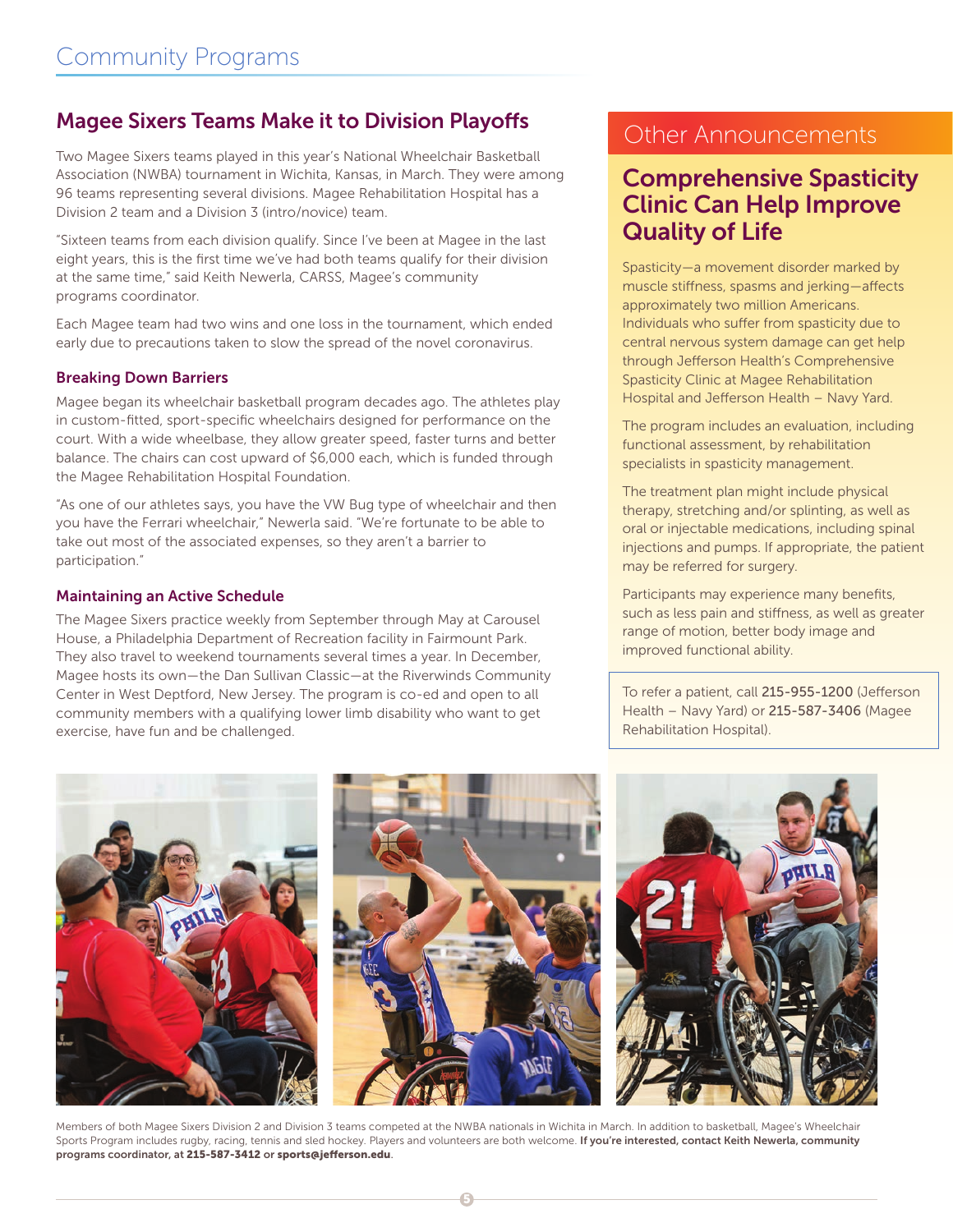# Dr. Ditunno Honored at 50th Anniversary Event

The co-founder and former director of the Regional Spinal Cord Injury Center of the Delaware Valley, John F. Ditunno, Jr., MD, was honored at the 50th anniversary celebration of Thomas Jefferson University's Department of Rehabilitation Medicine. A former Jessie B. Michie Professor, Dr. Ditunno chaired the department from 1969 until 1997. The John F. Ditunno Jr. MD Rehabilitation Medicine Endowed Research Fund was established in his name.

"Dr. Ditunno is a true icon," said Steve R. Williams, MD, current Jessie B. Michie Professor and Chair of the Department of Rehabilitation Medicine, Sidney Kimmel Medical College; enterprise Senior Vice President for Post-Acute and Rehabilitation Services at Jefferson Health; and Dean of the College of Rehabilitation Sciences, Thomas Jefferson University. "He understands that we are building on his legacy, and that's important to him. He wanted to move forward as all great mentors do."

Dr. Ditunno served as director of the Regional Spinal Cord Injury Center of the Delaware Valley from 1978 to 2006, where he continued to serve as an Investigator until his retirement in August 2019.

Dr. Ditunno said he was honored to have a research fund in his name. "The critical thing is what it will be able to accomplish," he said.



Top Left: Dr. John Ditunno and his wife, Patricia, surrounded by their four daughters and their spouses. Top Right: Dr. Ditunno and his wife, Patricia. Bottom Left: Dr. John Ditunno, left, accepts a plaque in his honor from Dr. John Melvin. Both are former chairs of Jefferson's Department of Rehabilitation Medicine. Bottom Right: Three chairs of Jefferson's Department of Rehabilitation Medicine. From left to right, Dr. John Melvin (1998–2016); Dr. John Ditunno (1967-1997) and Dr. Steven Williams (current).

# Take a Virtual Tour of Magee's Transformation

In order to make the rehabilitation experience as comfortable and home-like as possible, Magee has transformed almost every area of the hospital, from the main entrance lobby to the rooftop Creative Therapy & Healing Gardens. This year, Magee completed renovations of the patient floors, with 83 private suites with high-tech room automation capabilities and an array of hotel-like amenities. New therapy gyms include a brand new suite for practicing activities of daily living. Take a virtual tour of the "new" Magee Rehabilitation Hospital at JeffersonHealth.org/TourMagee.

## Research News

# Spinal Cord Injury Funding Will Move Research Forward

Pennsylvania's Spinal Cord Research Advisory Committee and the Pennsylvania Department of Health are defining and writing the criteria for the types of research projects that will be funded under the Spinal Cord Disability Research Grant Act. The act provides \$1 million per year for research that recovers physical function for individuals living with spinal cord injury (SCI).

"Our goal is to fund projects to develop functional, translation and curative treatments. We are not looking for the best wheelchair but, for example, things that might restore bladder function or dexterity," explained Jacob Chalfin, a former Magee client who was involved in advocating for the bill and now chairs the advisory committee.

### Activism at Work

Unite 2 Fight Paralysis developed the initial bill. Their Cure Advocacy Network (CAN) worked with Pennsylvania legislators for two and a half years. The bill passed in 2018 and was signed into law in 2019.

"At some point later this year, approved grants will be funded so they can move forward," said Chalfin. If initial projects show promise, continued funding through the grant act and additional resources may be possible. "There is potential for this to grow and really create a major impact."

By design, the nine-member advisory committee includes individuals with SCI, family members of individuals with SCI, as well as neurosurgeons and other physicians who specialize in physical medicine and rehabilitation, and in treatment of SCI.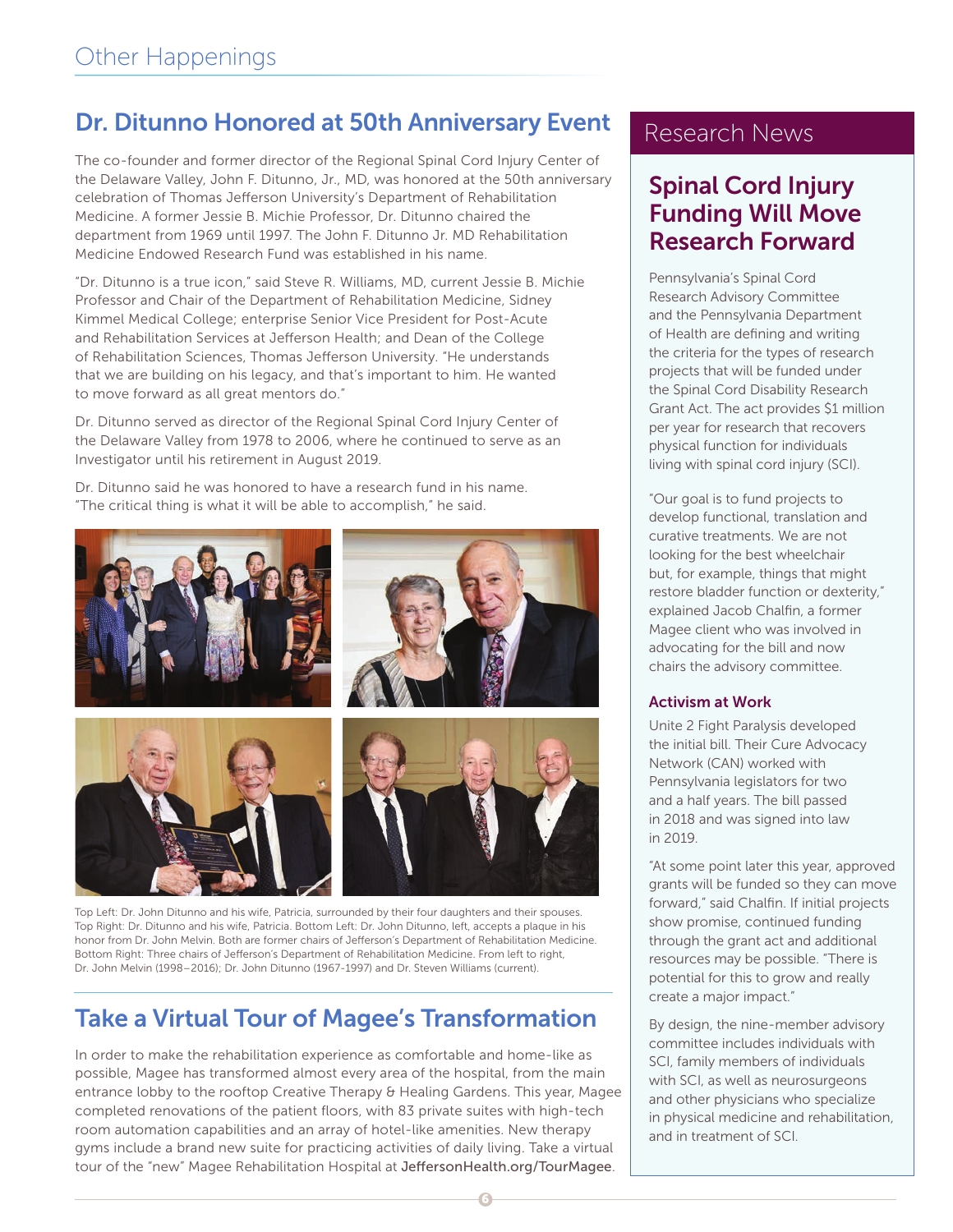# We Investigate, Collaborate and Share Knowledge

The Regional Spinal Cord Injury Center of the Delaware Valley is committed to advancing and sharing knowledge of spinal cord injury care, treatment and cure. Here are publications and presentations by our staff since the last issue of *The Cord.*

### PUBLICATIONS

- 1. Behrman AL, Trimble SA, Argetsinger LC, Roberts MT, Mulcahey MJ, Clayton L *et al*. Interrater reliability of the Pediatric Neuromuscular Recovery Scale for spinal cord injury. *Top Spinal Cord Inj Rehabil* 2019; 25(2):121-131.
- 2. Cuddihy LA, Antonacci MD, Hussain AK, Vig KS, Mulcahey MJ, Betz RR. l. Progressive neuromuscular scoliosis secondary to spinal cord injury in a young patient treated with nonfusion anterior scoliosis correction. *Top Spinal Cord Inj Rehabil* 2019; 25(2):150-156.
- 3. Jaja BNR, Jiang F, Badhiwala JH, Schar R, Kurpad S, Harrop JS *et al*. Association of pneumonia, wound infection and sepsis with clinical outcomes after acute traumatic spinal cord injury. *J Neurotrauma* 2019; 36(21):3044-3050.
- 4. Karthik-Yelamarthy PK, Chhabra HS, Vaccaro A, Vishwakarma G, Kluger P, Nanda A *et al*. Management and prognosis of acute traumatic cervical central cord syndrome: systematic review and Spinal Cord Society-Spine Trauma Study Group position statement. *Eur Spine J* 2019; 28(10):2390-2407.
- 5. Poplawski MM, Alizadeh M, Oleson CV, Marino RJ, Leiby BE, Flanders AE *et al*. Application of diffusion tensor imaging in forecasting neurological injury and recovery after human cervical spinal cord injury. *J Neurotrauma* 2019; 36(21):3051-3061.
- 6. Rezaei M, Sharifi A, Vaccaro AR, Rahimi-Movaghar V. Home-based rehabilitation programs: promising field to maximize function of patients with traumatic spinal cord injury. *Asian J Neurosurg* 2019; 14(3):634-640.
- 7. Saksena S, Mohamed FB, Middleton DM, Krisa L, Alizadeh M, Shahrampour S *et al*. Diffusion tensor imaging assessment of regional white matter changes in the cervical and thoracic spinal cord in pediatric subjects. *J Neurotrauma* 2019; 36(6):853-861.
- 8. Schroeder GD, Kepler CK, Grad S, Alini M, Fang T, Vaccaro AR *et al*. Does riluzole influence bone formation? An in-vitro study of human mesenchymal stromal cells and osteoblast. *Spine* 2019; 44(16):1107-1117.
- 9. Shabani S, Kaushal M, Soliman HM, Fehlings MG, Kotter M, Harrop J *et al*. AO spine global survey – international trends in utilization of MRI/CT for spinal trauma and spinal cord injury across AO regions. *J Neurotrauma* 2019; 36(24):3323-3331.
- 10. Sharif-Alhoseini M, Azadmanjir Z, Sadeghi-Naini M, Fehlings MG, Vaccaro AR, Rahimi-Movaghar V *et al*. National Spinal Cord Injury Registry of Iran (NSCIR-IR) – a critical appraisal of its strengths and weaknesses. *Chin J Traumatol* 2019; 22(5):300-303.
- 11. Stillman M, Gustafson K, Fried GW, Fried K, Williams SR. Communication with general practitioners: a survey of spinal cord injury physicians' perspectives. *Spinal Cord Ser Cases* 2019; 5:44.
- 12. Hiremath SV, Amiri AM, Thapa-Chhetry B, Snethen G, Schmidt Read M, Ramos Lamboy M, Coffman DL, Intille SS. Mobile Health-based physical activity intervention for individuals with spinal cord injury in the community: A pilot study. *PLoS One* Oct 15, 2019.

### **PRESENTATIONS**

#### *JUNE 2019*

#### 2019 WOCN (Wound, Ostomy and Continence Nurses Society) Conference, Nashville, TN

Rece J, Kudatzky LJ. *Presentation:* Wheelchair seating and mobility considerations for the WOC nurse.

### *JULY 2019*

#### 3rd Annual Heart iN Diabetes Conference, Philadelphia, PA

Boova R, Phillips E, Leach J, Nye R, Pacitti R. *Poster:* Evaluating the effectiveness of admission guidelines to reduce the risk of hypoglycemia during transfer from acute care to a post-acute rehabilitation hospital.

#### *SEPTEMBER 2019*

#### ASCIP (Academy of Spinal Cord Injury Professionals) Conference, Nashville, TN

- Cooke G. *Poster:* Use of SCIM III for the inpatient phase of rehabilitation.
- Heinemann A, Chen D, Huston T, Wehrli L, Madaris L, Hicks T. *Presentation:* A new tool for the newly injured: introducing the voices of experience video series.
- Houtman R, Pondok N, Smith J, DiRaddo D. *Poster:* An interdisciplinary approach to diaphragmatic pacing: inpatient rehab to home.
- Leach J, Phillips E, Boova R, Eckert K, Nye R, Pacitti R. *Poster:* Prevention of hypoglycemia in NPO-tube-fed patients during transfer to post-acute rehabilitation.
- Ojumu R. *Poster (Poster Excellence Award):* The Good, the Bad and the Ugly: providing acute rehabilitation to persons with a spinal cord injury and workers' compensation insurance.
- Schmidt-Read M. *Presentation:* ASIA 2019 Update – recent changes and additions to the International Standards for Neurological Classification of Spinal Cord Injury (ISNCSCI).
- Schuld J, Fried G, Smith J, Fried K. *Poster:* Utilizing bronchial hygiene measures to reduce mucus plugging in ventilated patients.

#### *NOVEMBER 2019*

#### 2019 ACRM (American Congress of Rehabilitation Medicine) Conference, Chicago, IL

Grampurohit N, Marino R, Bell A, Duff S, Kaplan G, Thielen C, Mulcahey MJ. *Poster:* A scoping review of activity-based therapy for the neurologically impaired upper extremity.

#### 2019 ARN (Association of Rehabilitation Nurses) Conference, Columbus, OH

- Schuld J. *Presentation:* Utilizing bronchial hygiene measures to reduce mucus plugging.
- Schuld J. *Poster:* An interprofessional approach to bedrest.

#### *DECEMBER 2019*

#### 2019 ASHP Conference, Las Vegas, NV

Ahmed U, Cummins S, Stacy A, Formal C, Pacitti R. *Poster:* Impact of bowel regimens on the treatment of neurogenic bowel in patients with spinal cord injuries.

#### 2019 ACRM (American Congress of Rehabilitation Medicine) Conference, Chicago, IL

Schmidt Read M. *Presentation:* 2019 Updates to ISNCSCI: International Standards for the Neurologic Classification of Spinal Cord Injury.